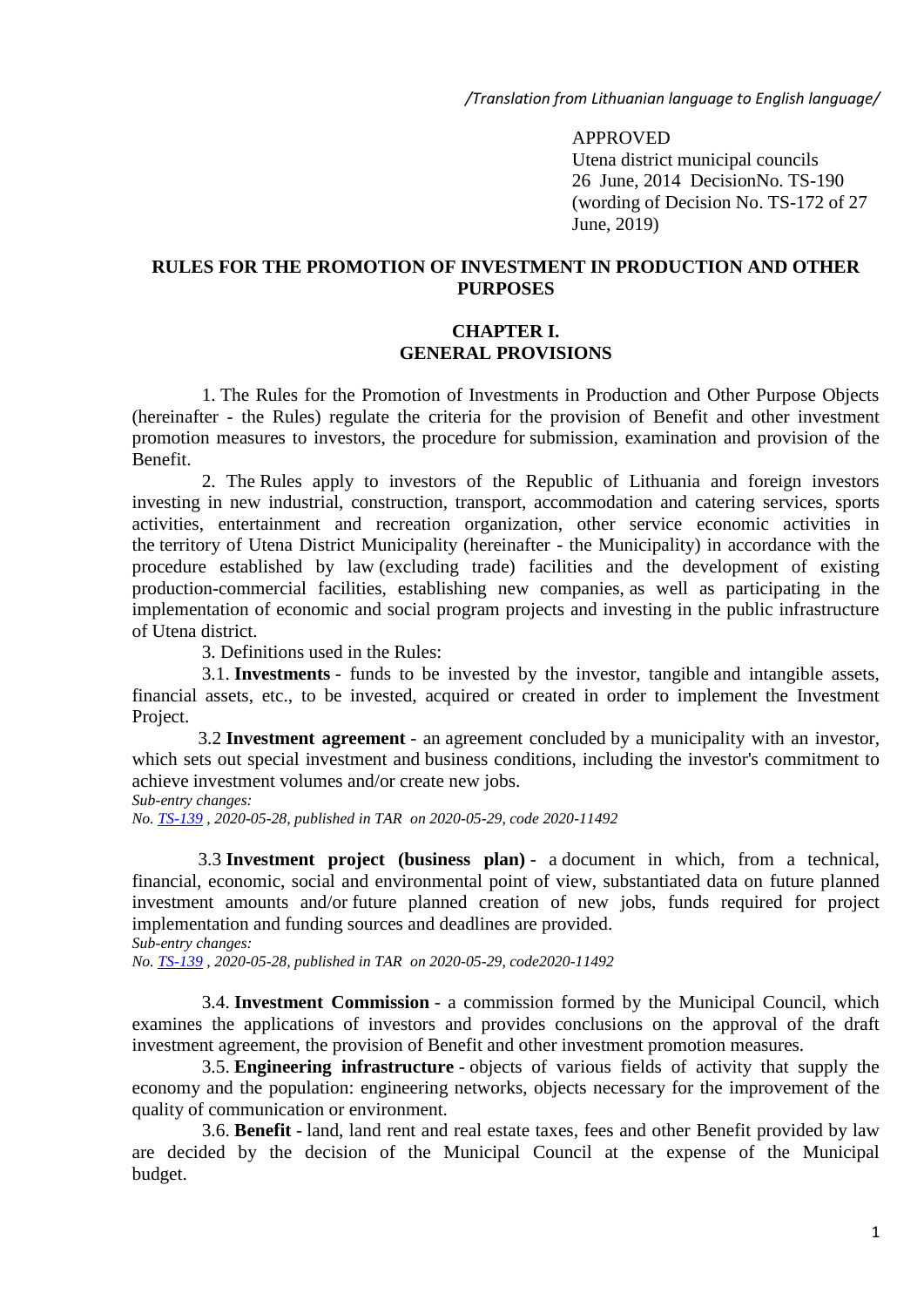3.7. **New jobs** are new jobs, provided that 80% of the employee has declared their place of residence in the territory of Utena district municipality and are employed under open-ended employment contracts for a full working day. New jobs do not include jobs created by transferring them from other companies operating in the territory of Utena District Municipality, reorganizing branches or in any other way.

3.8. **"Micro-enterprise"** means an enterprise which employs fewer than 10 persons and whose financial data meet at least one of the following conditions: the annual turnover of the enterprise does not exceed 2 million. Eur; the value of the assets indicated in the balance sheet of the company does not exceed 2 million. Eur.

4. Other terms used in the Rules correspond to the terms used in the laws and other legal acts of the Republic of Lithuania.

#### **CHAPTER II**

# **CRITERIA FOR THE PROVISION OF BENEFIT AND OTHER INVESTMENT PROMOTIONAL MEASURES**

5. Decisions of the Utena District Municipal Council (hereinafter - the Municipal Council) may provide Investors with Benefit depending on the volume of investments and the number of newly created jobs when investors build new or reconstruct production, service or other (except trade) objects in newly formed on land plots or built-up territories of Utena district and reaching the planned volume of investments not longer than within a period of 2 years from the date of signing the investment agreement, provides for:

5.1 create at least 4 new jobs and plan to invest more than 50,000.00 Eur, Benefit may be provided for 2 (two) tax years. Applies only to Micro-enterprises;

5.2 to create at least 5 new jobs and plans to invest more than 145,000.00 Eur, Benefit can be provided for 2 (two) tax years;

5.3 create at least 10 new jobs and plan to invest more than 1,450,000.00 Eur , the Benefit may be granted for 4 (four) tax years;

5.4 create at least 15 new jobs and plan to invest more than 3,000,000.00 Eur, Benefit may be provided for 6 (six) tax years.

5 1. According to the decisions of the Municipal Council, investors may be granted the Benefit specified in sub-clauses 5.1 - 5.4, depending on the volume of investments, when the investors are real estate builders and/or developers (building or expanding recreational facilities, service facilities, hotel facilities, residential and more apartment (multi-apartment) objects, medical objects, catering objects, administrative objects, sports objects ), constructing new or reconstructing existing real estate objects on newly formed land plots or built-up territories of Utena district and reaching the points specified in sub-paragraphs 5.1 - 5.4. the planned volume of investments will not exceed a period of 2 years from the date of signing the investment agreement, and the municipality of the Municipality will receive public Benefit from the investment (conditions will be created for the creation/expansion/relocation of jobs). *Added point:*

*No. TS-139 , 2020-05-28, published in TAR on 2020-05-29, code2020-11492*

6. Investors meeting the criteria specified in Sub-paragraphs 5.3 or 5.4 of the Rules and investing in land plots acquired from private persons , which fall into the industrial and storage functional zone according to the Utena City General Plan, may be granted Benefit for 10 (ten) tax years.

7. The Municipality may provide other investment promotion measures to investors who meet the criteria specified in Sub-paragraphs 5.3, 5.4, Item  $5<sup>1</sup>$  of the Rules and who invest more than 1,450,000.00 Eur:

7.1. to install and/or arrange public engineering infrastructure up to the limit of the land plot managed (used) by the investor ;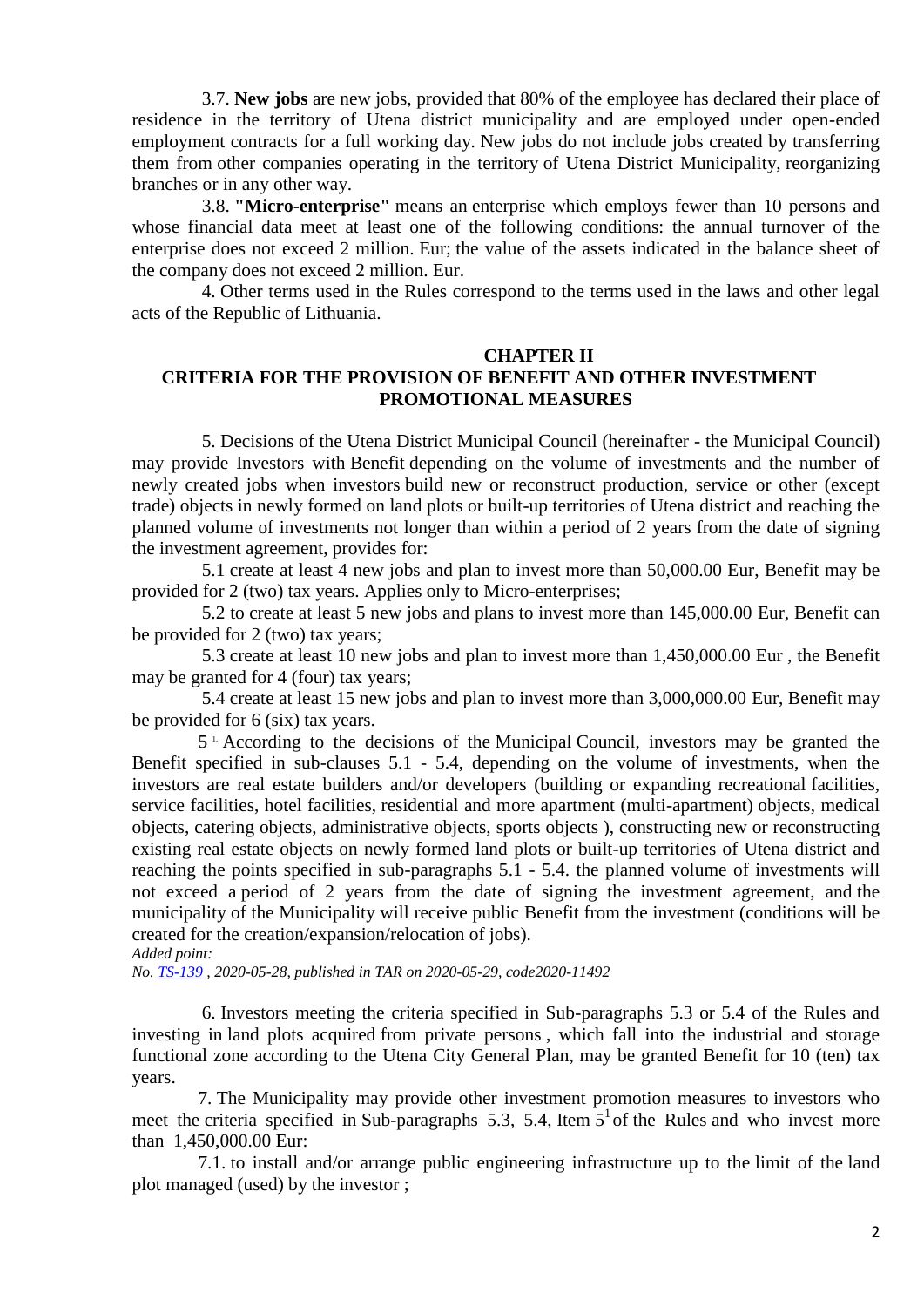7.2. to co-operate with the investor and educational institutions operating in the territory of the Municipality, resolving issues regarding the creation of conditions for the preparation of specialists with the appropriate qualification in accordance with the needs of the planned economic activity;

7.3. to ensure the route of the local (urban or suburban) regular communication route of the Municipality to the workplace of the investor's employees in accordance with the schedule of the regular communication route agreed with the investor.

*Item changes:*

*No. TS-139 , 2020-05-28, published in TAR on 2020-05-29, code2020-11492*

8. The Benefit specified in Clauses 5,  $5 \text{ and } 6$  of the Rules may be provided only after the Municipality and the investor have signed the investment agreement. *Item changes:*

*No. TS-139 , 2020-05-28, published in TAR on 2020-05-29, code2020-11492*

9. Possible other investment promotion measures of the Municipality specified in Clause 7 of the Rules shall be determined in the investment agreement signed between the Municipality and the investor.

10. Upon signing the investment agreement between the municipality and the investor, the Benefit shall be granted upon reaching the investment volume and/or the number of new jobs provided for in the investment agreement, except for the land and/or land lease tax Benefit, which is granted from the tax year following the investor's request for the application of the Benefit and/or other investment promotion measures was submitted. Other investment promotion measures shall be implemented within the terms and to the extent provided for in the Investment Agreement. *Item changes:*

*No. TS-139 , 2020-05-28, published in TAR on 2020-05-29, code2020-11492*

11. Investors are granted real estate Tax Benefit only for those assets that are included in the value of the investment.

12. Benefit may not be granted by other decisions of the Municipal Council, if the Benefit have been granted in accordance with these Rules.

13. Under these Rules, Benefit may be granted only to an investor who meets the requirements for a de minimis aid recipient and does not exceed the established maximum *de minimis*.

### **CHAPTER III APPLICATION PROCEDURE**

14. In order to receive the Benefit and/or other investment promotion measures, the investor must, by 15 November of the current year, provide:

14.1. an application for the application of Benefit and/or other investment promotion measures (Annex 1);

14.2. a copy of the company's registration certificate;

14.3. documents of the relevant institutions regarding the legal registration of land plots and other real estate, permits for construction, reconstruction, renewal (modernization) of the structure;

14.4. copies of the relevant tax returns for which Benefit are claimed ;

14.5. an investment project (business plan) prepared and approved by the company's general meeting of shareholders;

14.6. a letter by which the investor undertakes to create new jobs and/or invest the amounts specified in Paragraph 5 of these Rules within 2 (two) years following the year in which the application is submitted.

*Sub-entry changes:*

*No. TS-139 , 2020-05-28, published in TAR on 2020-05-29, code2020-11492*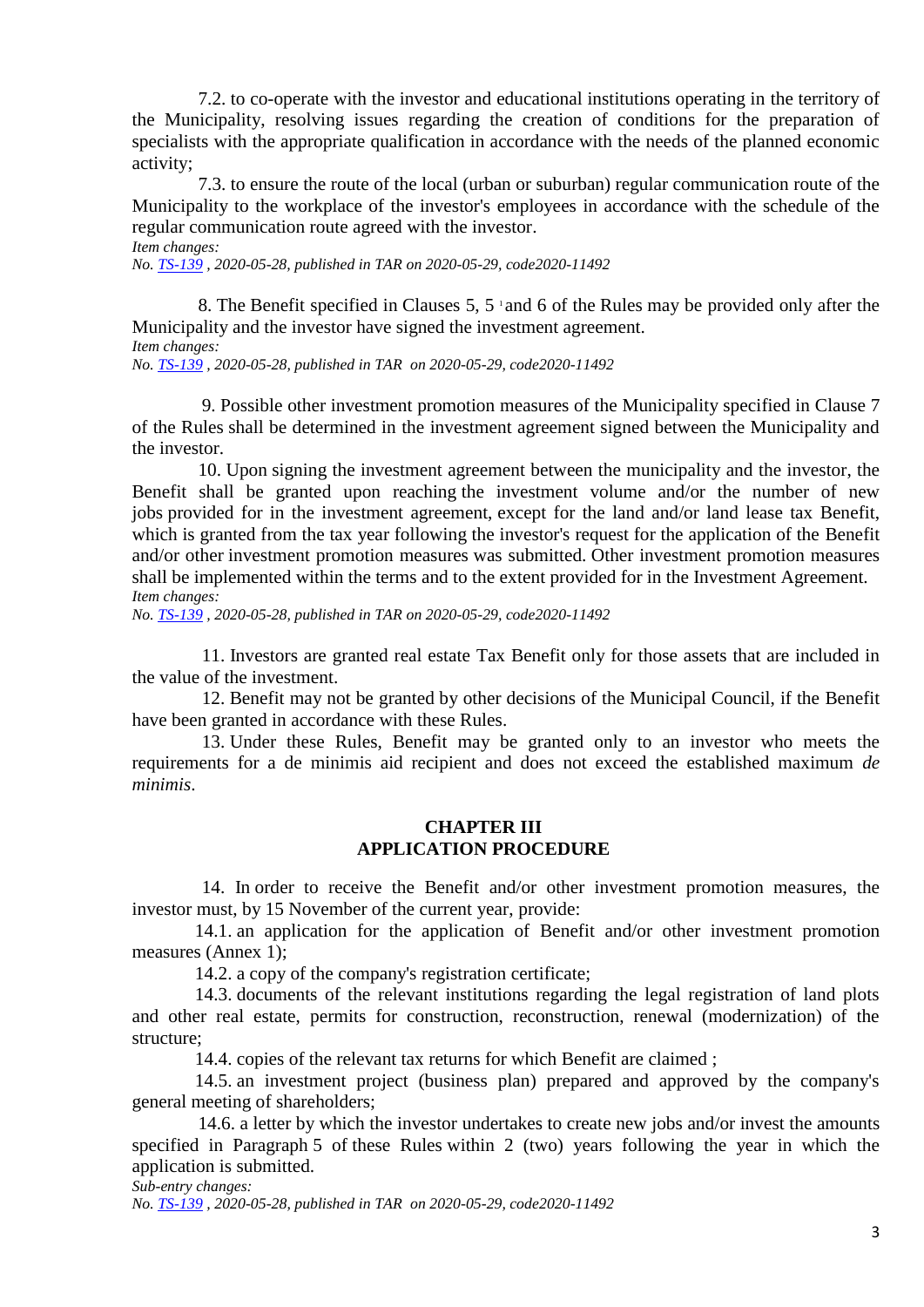15. The application and the attached documents are submitted and registered with the Utena District Municipality Administration (hereinafter - the Municipality Administration) or sent by e-mail info@utena.lt.

16. The municipal administration has the right to request the investor to submit additional documents or information related to the investment project, the investor's financial situation or otherwise.

17. The application and the accompanying documents shall be submitted in the language in which they are drawn up. If the documents are written in a language other than Lithuanian, a translation into Lithuanian, approved in accordance with the procedure established by law, shall be attached.

# **CHAPTER IV PROCEDURE FOR EXAMINATION OF APPLICATIONS**

18. The municipal administration shall verify not later than within 5 (five) working days from the day of receipt of the application and the attached documents whether:

18.1. the investor is not indebted to the budget of the State Social Insurance Fund or does not have tax arrears to the state budget of the Republic of Lithuania or municipal budgets and funds to which taxes are administered by the State Tax Inspectorate (except in cases where taxes, interest, fines are deferred); there is a tax dispute over these taxes, interest and fines );

18.2. the investor has not Benefited from State aid during the last three years, the amount of which, taking into account the newly granted Benefit, exceeds the maximum amount of *de minimis:*

18.3. the investor's activity or sector of activity does not fall within the sectors or activities envisaged in 2006. December 15 Commission Regulation (EC) No Article 1 (1) of Regulation (EC) *No* 1998/2006 on the application of Articles 87 and 88 of the EC Treaty to *de minimis* State aid ( *OJ 2006 L 379, p. 5* );

18.4. the investor is not in bankruptcy , liquidation or restructuring.

19. The municipal administration, having checked whether the investor meets the criteria set out in Clauses 5 and/or 5  $\cdot$  and/or 6 of these Rules and the circumstances specified in Clause 18 of these Rules, the received application and the documents attached thereto, shall prepare a draft investment agreement and no later than within 2 (two) working days to submit it to the Investment Commission for consideration. If the investor does not comply with these Rules 5 and (or)  $5<sup>1</sup>$  and (or) the criteria in paragraphs 6 and 18 of the Rules referred to the circumstances, the municipal administration does not submit the received application to the Investment Commission for consideration and informs the investor about it. *Item changes:*

*No. TS-139 , 2020-05-28, published in TAR on 2020-05-29, code2020-11492*

20. The Investment Commission shall, not later than within 10 (ten) working days, evaluate the application and the attached documents and submit a conclusion to the Municipal Council regarding the draft investment agreement with the investor and the period and amount of land and (or) land rent Benefit.

21. The Municipal Administration, following the positive conclusion of the Investment Commission regarding the draft investment agreement with the investor and the provision of land and/or land lease Tax Benefit, prepares and submits to the Municipal Council a draft decision approving the draft investment agreement and granting land and/or land lease Tax Benefit, indicating the amount of the Benefit and for which tax year the Benefit is granted. The decision of the Municipal Council regarding the provision of land and/or land rent Tax Benefit shall enter into force only after the Municipality and the investor have signed the investment agreement.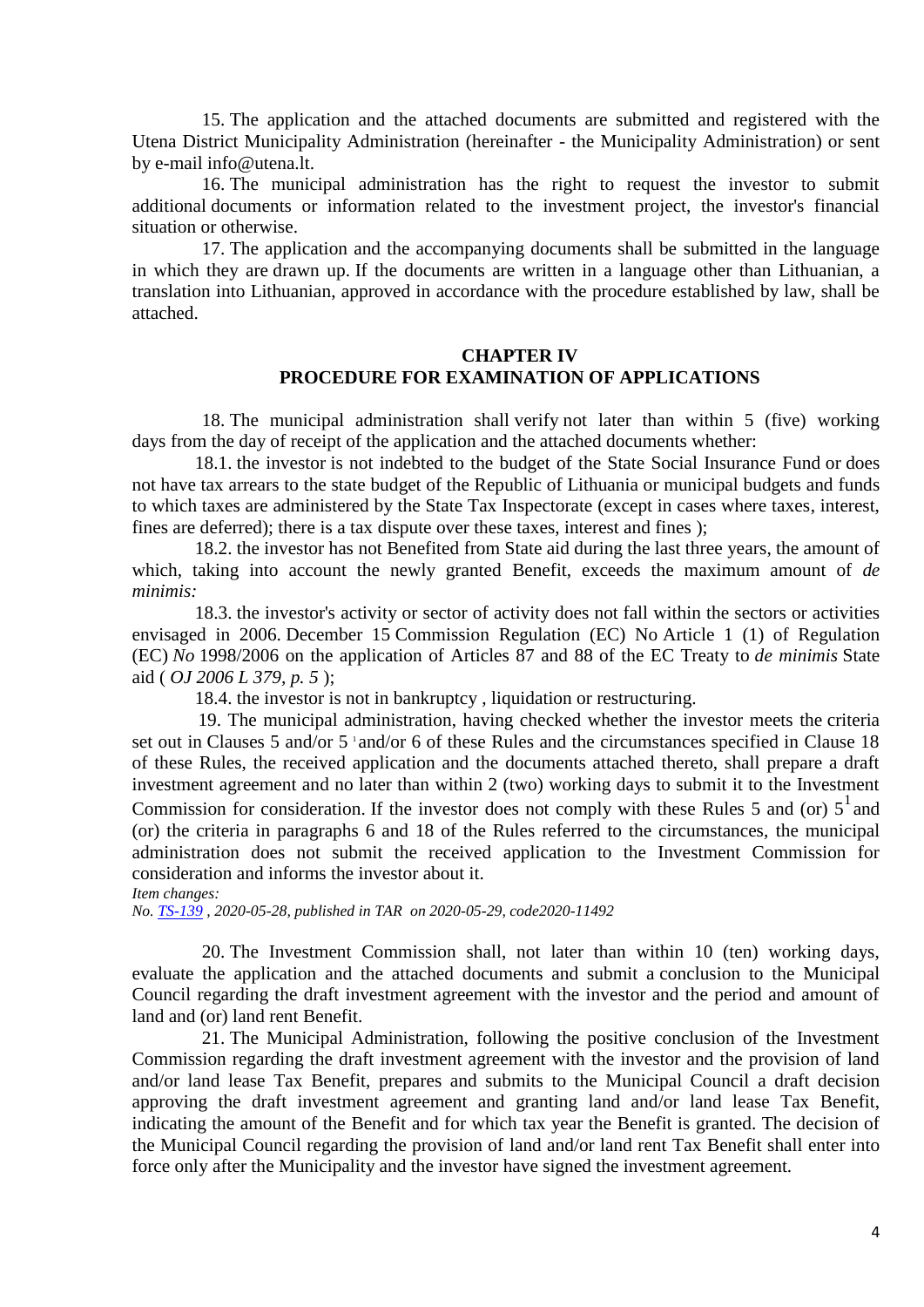22. If the Investment Commission submits a negative conclusion regarding the draft investment agreement with the investor and the provision of land and/or land lease Tax Benefit, the Municipal Administration shall prepare and submit to the Municipal Council a draft decision not to approve the draft investment agreement and land and/or land lease Tax Benefitprovision.

23. The municipal administration shall inform the investor in writing about the satisfaction or non-satisfaction of the submitted request.

### **CHAPTER V PROCEDURE FOR GRANTING BENEFIT**

24. An investor with whom an investment agreement has been signed shall annually submit to the Municipal Administration a free-form report on the fulfillment of obligations in accordance with the procedure established in the investment agreement.

25. After the investor has duly fulfilled the obligation of the investment agreement regarding the scope of investments and (or) creation of new jobs, the Municipal Administration shall prepare and submit to the Municipal Council a draft decision on granting Benefit, indicating real estate tax and/or fees the amount of Benefit and for which tax year the Benefit is granted. *Item changes:*

*No. [TS-139](https://translate.google.com/translate?hl=en&prev=_t&sl=lt&tl=en&u=https://www.e-tar.lt/portal/legalAct.html%3FdocumentId%3D5d1f18b0a0e711ea9515f752ff221ec9) , 2020-05-28, published in TAR on 2020-05-29, code2020-11492*

26. The decision of the Municipal Council regarding the provision of Benefit may be declared invalid or amended if any of the following circumstances arises:

26.1. the investor fails to perform the obligations provided for in the terms of the investment agreement;

26.2. the investor is indebted to the state or municipal budget and funds and the debts are not liquidated (not covered) during the quarter of the tax year following the occurrence of the debt.

26.3. the investor has Benefited from a State aid amount exceeding the *de minimis* ceiling for State aid.

27. The Investor must notify the Municipal Administration about the circumstances specified in Clause 26 of the Rules, which affect the granting of the Benefit, not later than within one month from the day on which he became aware or should have become aware of the occurrence of these circumstances.

28. If it turns out that the investor has submitted incorrect data, which determined an unreasonable decision of the Municipal Council regarding the granting of the Benefit, the damage suffered by the Municipality shall be recovered in accordance with the procedure established by law.

#### **CHAPTER VI FINAL PROVISIONS**

29. After the approval of the draft investment agreement by the Municipal Council, the Investment Agreement shall be signed by the Mayor of the Municipality with the investor.

30. Decisions of the Municipal Council adopted pursuant to these Rules may be appealed in accordance with the procedure established by the Law on Administrative Proceedings of the Republic of Lithuania.

31. The Rules shall be amended and repealed by a decision of the Municipal Council.

\_\_\_\_\_\_\_\_\_\_\_\_\_\_

*Amendments to the Annex:*

*No. TS-298 , 2016-11-24, published in TAR on 2016-12-02, code2016-28006*

*No. TS-172 , 20 19-06-27, published in TAR on 2019-07-01, tcode2019-10673*